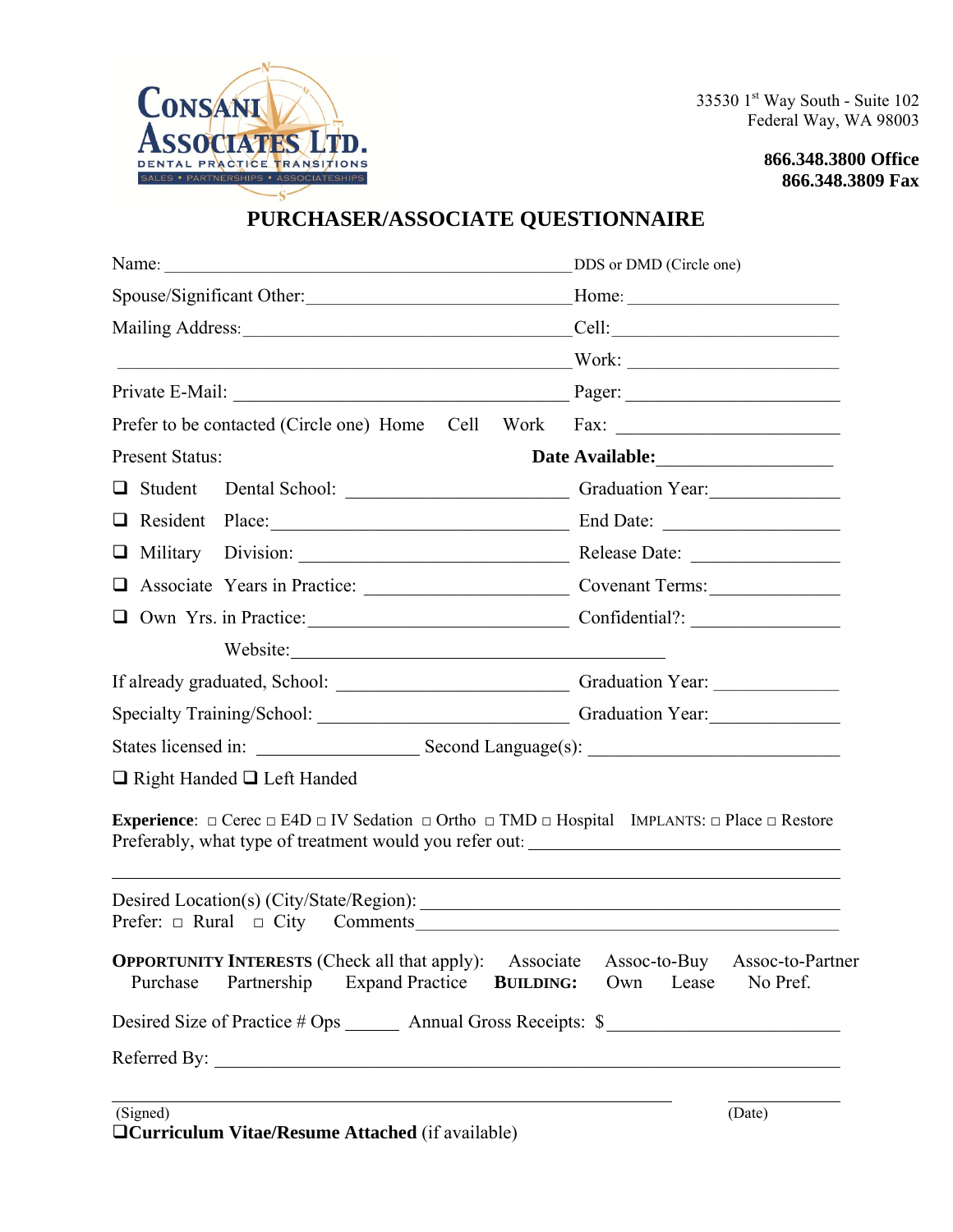

**866.348.3800 Office 866.348.3809 Fax** 



Potential Purchaser ("Purchaser"):

## **CONFIDENTIALITY AGREEMENT**

| Name:    |  |
|----------|--|
| Address: |  |
|          |  |
| Phone:   |  |

Consani Associates Ltd. ("Broker") permits Purchaser to have access to Broker's clients ("Seller's") patient files, tax returns, appointment books, accounting/office records, personnel files, financial data, operating data, and other information necessary to understand Seller's practice ("Seller's Confidential Information") so that Purchaser may conduct a due diligence investigation. Visits to the Seller's office are made by pre-arranged appointment only.

Purchaser may permit Seller, at Purchaser's option, to have access to Purchaser's tax returns and other financial information ("Purchaser's Confidential Information"), to permit Seller to conduct a due diligence investigation with respect to Purchaser's credit.

Nothing in this agreement requires either party to furnish any information. However the parties expressly agree that any Seller's Confidential Information or Purchaser's Confidential Information (together "Confidential Information") which is furnished or otherwise obtained is confidential. Buyer agrees to share the information with professional advisors and spouse only, and agrees to respect the fact that Seller's desire that the fact that their practice is for sale – be kept confidential from the Seller's staff and patients and the dental community at large.

The parties will hold Confidential Information confidential, and will not disclose it to any person other than their attorneys, brokers, and accountants. Careless or neglectful handling of this information or material could result in liability for all parties involved.

| Purchaser: | Jate: |  |
|------------|-------|--|
|            |       |  |